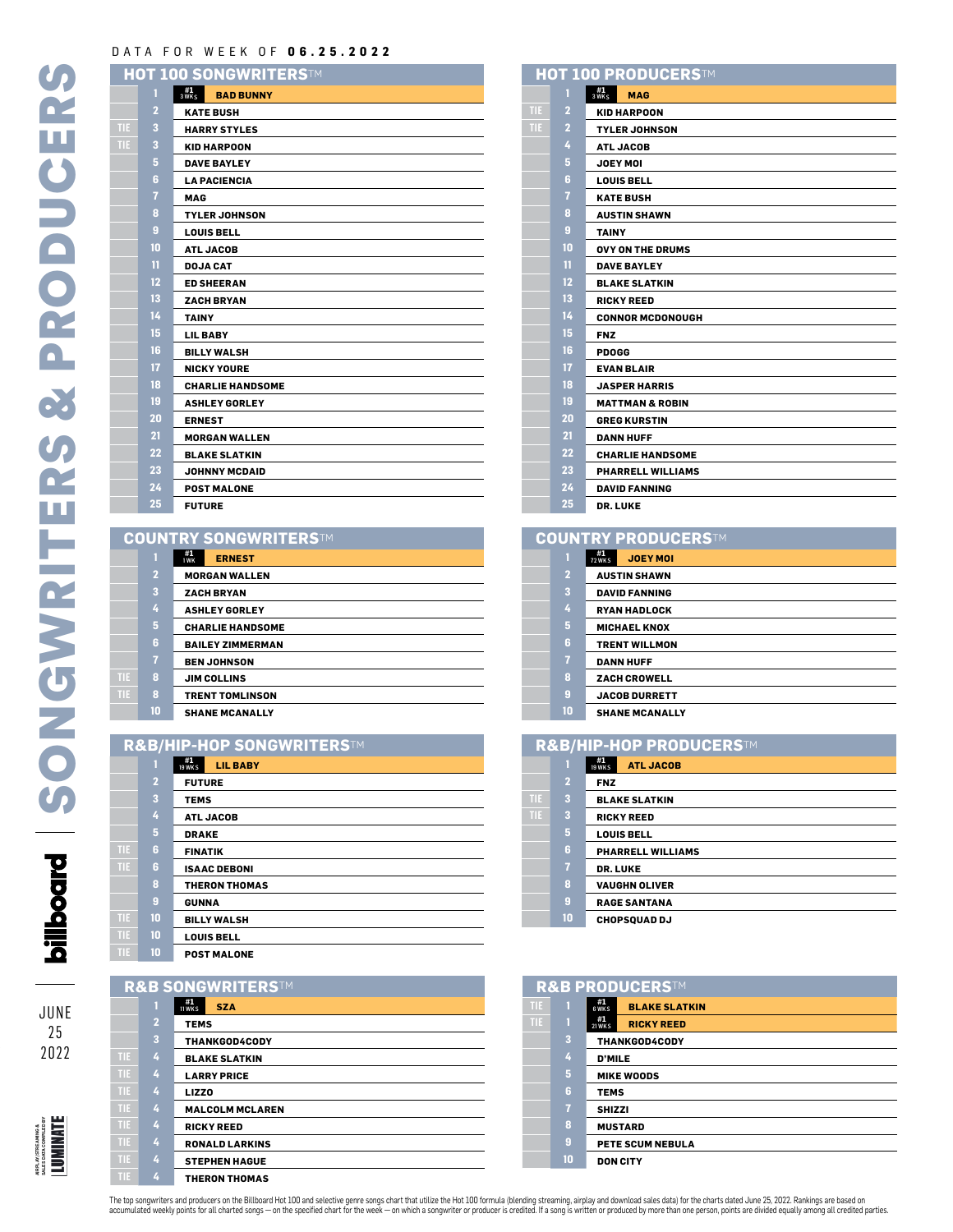# DATA FOR WEEK OF **06.25.2022**

| RAP SONGWRITERSTM |                         |                                                                 |
|-------------------|-------------------------|-----------------------------------------------------------------|
|                   |                         | $\frac{\textbf{#1}}{\textbf{14}\text{ WKS}}$<br><b>LIL BABY</b> |
|                   | $\overline{a}$          | <b>ATL JACOB</b>                                                |
|                   | $\overline{\mathbf{3}}$ | <b>FUTURE</b>                                                   |
|                   | 4                       | <b>DOJA CAT</b>                                                 |
|                   | 5                       | <b>DRAKE</b>                                                    |
|                   | 6                       | <b>ROGET CHAHAYED</b>                                           |
| TIE               | $\overline{7}$          | <b>FINATIK</b>                                                  |
| TIE               | 7                       | <b>ISAAC DEBONI</b>                                             |
| TIE               | $\overline{1}$          | <b>TEJIRI AKPOGHENE</b>                                         |
| TIE               | $\overline{7}$          | <b>TEMS</b>                                                     |

|      |                         | <b>RAP PRODUCERSTM</b>                                    |
|------|-------------------------|-----------------------------------------------------------|
|      |                         | $\frac{\textbf{#1}}{\textbf{21 WKS}}$<br><b>ATL JACOB</b> |
|      | $\overline{2}$          | <b>FNZ</b>                                                |
|      | $\overline{\mathbf{3}}$ | <b>PHARRELL WILLIAMS</b>                                  |
|      | 4                       | <b>DR. LUKE</b>                                           |
|      | 5                       | <b>ROGET CHAHAYED</b>                                     |
|      | 6                       | <b>VAUGHN OLIVER</b>                                      |
|      | $\overline{7}$          | <b>RAGE SANTANA</b>                                       |
|      | 8                       | <b>CHOPSQUAD DJ</b>                                       |
|      | 9                       | <b>PARKED UP</b>                                          |
| TIE. | 10                      | <b>BABETRUTH</b>                                          |
| TIE. | 10                      | <b>CHARLIE HANDSOME</b>                                   |
| TIE. | 10                      | <b>JACK HARLOW</b>                                        |
| TIE  | 10                      | <b>JASPER HARRIS</b>                                      |

|     |    | <b>DANCE/ELECTRONIC SONGWRITERSTM</b>                  |  |
|-----|----|--------------------------------------------------------|--|
| TIE |    | #1<br><b>BERNIE TAUPIN</b><br><b>37 WK S</b>           |  |
| TIE | П  | $\frac{\#1}{37 \text{ WK s}}$<br><b>ELTON JOHN</b>     |  |
| TIE |    | #1<br><b>NICK LITTLEMORE</b><br>37 WK S                |  |
| TIE | 1  | #1<br><b>PETER MAYES</b><br><b>37 WKS</b>              |  |
| TIE |    | $\frac{\#1}{37 \text{ WK s}}$<br><b>SAM LITTLEMORE</b> |  |
|     | 6  | <b>PABLO BOWMAN</b>                                    |  |
|     | 7  | <b>FARRUKO</b>                                         |  |
|     | 8  | <b>PETER RYCROFT</b>                                   |  |
|     | 9  | <b>TIESTO</b>                                          |  |
|     | 10 | <b>DXRK</b>                                            |  |
|     |    |                                                        |  |

| <b>DANCE/ELECTRONIC PRODUCERSTM</b> |                |                                        |
|-------------------------------------|----------------|----------------------------------------|
|                                     |                | #1<br><b>LOST FREQUENCIES</b><br>2 WKS |
|                                     | $\overline{2}$ | <b>TIESTO</b>                          |
|                                     | 3              | <b>ALESSO</b>                          |
|                                     | 4              | <b>DIGITAL FARM ANIMALS</b>            |
| TIE.                                | 5              | <b>CHRIS THOMAS</b>                    |
| TE                                  | 5              | <b>GUS DUDGEON</b>                     |
| TE                                  | 5              | <b>NICK LITTLEMORE</b>                 |
| TIE.                                | 5              | <b>PETER MAYES</b>                     |
| TE                                  | 5              | <b>SAM LITTLEMORE</b>                  |
|                                     | 10             | <b>LOSTBOY</b>                         |

|     |                         | LATIN SONGWRITERSTM                                   |
|-----|-------------------------|-------------------------------------------------------|
|     |                         | $\frac{\text{#1}}{\text{71 WKS}}$<br><b>BAD BUNNY</b> |
|     | $\overline{2}$          | <b>MAG</b>                                            |
|     | $\overline{\mathbf{3}}$ | <b>LA PACIENCIA</b>                                   |
|     | 4                       | <b>TAINY</b>                                          |
| TIE | 5                       | <b>KAROL G</b>                                        |
| TIE | 5                       | <b>OVY ON THE DRUMS</b>                               |
|     | $\overline{1}$          | <b>BYRD</b>                                           |
|     | 8                       | <b>KEITYN</b>                                         |
|     | $\overline{9}$          | <b>ELENA ROSE</b>                                     |
|     | 10                      | <b>ALBERT HYPE</b>                                    |

|                | <b>LATIN PRODUCERSTM</b>                       |
|----------------|------------------------------------------------|
|                | $\frac{\text{#1}}{\text{8 WKS}}$<br><b>MAG</b> |
| $\overline{2}$ | <b>TAINY</b>                                   |
| 3              | <b>OVY ON THE DRUMS</b>                        |
| 4              | <b>SUBELO NEO</b>                              |
| 5              | <b>BYRD</b>                                    |
| 6              | <b>ALBERT HYPE</b>                             |
| $\overline{7}$ | <b>JIMMY HUMILDE</b>                           |
| 8              | <b>LENNEX</b>                                  |
| 9              | <b>JOTA ROSA</b>                               |
| 10             | <b>SCOTT DITTRICH</b>                          |

|      | ROCK & ALTERNATIVE SONGWRITERSTM |                                               |  |
|------|----------------------------------|-----------------------------------------------|--|
|      | п                                | $\frac{41}{3 \text{WKS}}$<br><b>KATE BUSH</b> |  |
|      | $\overline{2}$                   | <b>DAVE BAYLEY</b>                            |  |
|      | 3                                | <b>ZACH BRYAN</b>                             |  |
|      | 4                                | <b>NICKY YOURE</b>                            |  |
|      | 5.                               | <b>STEPHEN SANCHEZ</b>                        |  |
|      | 6                                | <b>BOYWITHUKE</b>                             |  |
| TIE  | $\overline{1}$                   | <b>DAVE PITTENGER</b>                         |  |
| TIE. | $\overline{1}$                   | GAYLE                                         |  |
| TIE  | $\overline{1}$                   | <b>SARA DAVIS</b>                             |  |
| TIE  | 10                               | <b>BILLIE EILISH</b>                          |  |
| TIE  | 10                               | <b>FINNEAS</b>                                |  |

| <b>ROCK &amp; ALTERNATIVE PRODUCERSTM</b> |                |                                                              |
|-------------------------------------------|----------------|--------------------------------------------------------------|
|                                           |                | $2$ <sup>#1</sup><br>$2$ WK <sub>S</sub><br><b>KATE BUSH</b> |
|                                           | $\overline{2}$ | <b>DAVE BAYLEY</b>                                           |
|                                           | 3              | <b>MATTMAN &amp; ROBIN</b>                                   |
|                                           | 4              | <b>RYAN HADLOCK</b>                                          |
|                                           | 5              | <b>DAZY</b>                                                  |
|                                           | 6              | <b>PETE NAPPI</b>                                            |
|                                           | $\overline{1}$ | <b>TRAVIS BARKER</b>                                         |
|                                           | 8              | <b>EDDIE SPEAR</b>                                           |
|                                           | 9              | <b>FINNEAS</b>                                               |
|                                           | 10             | <b>BOYWITHUKE</b>                                            |